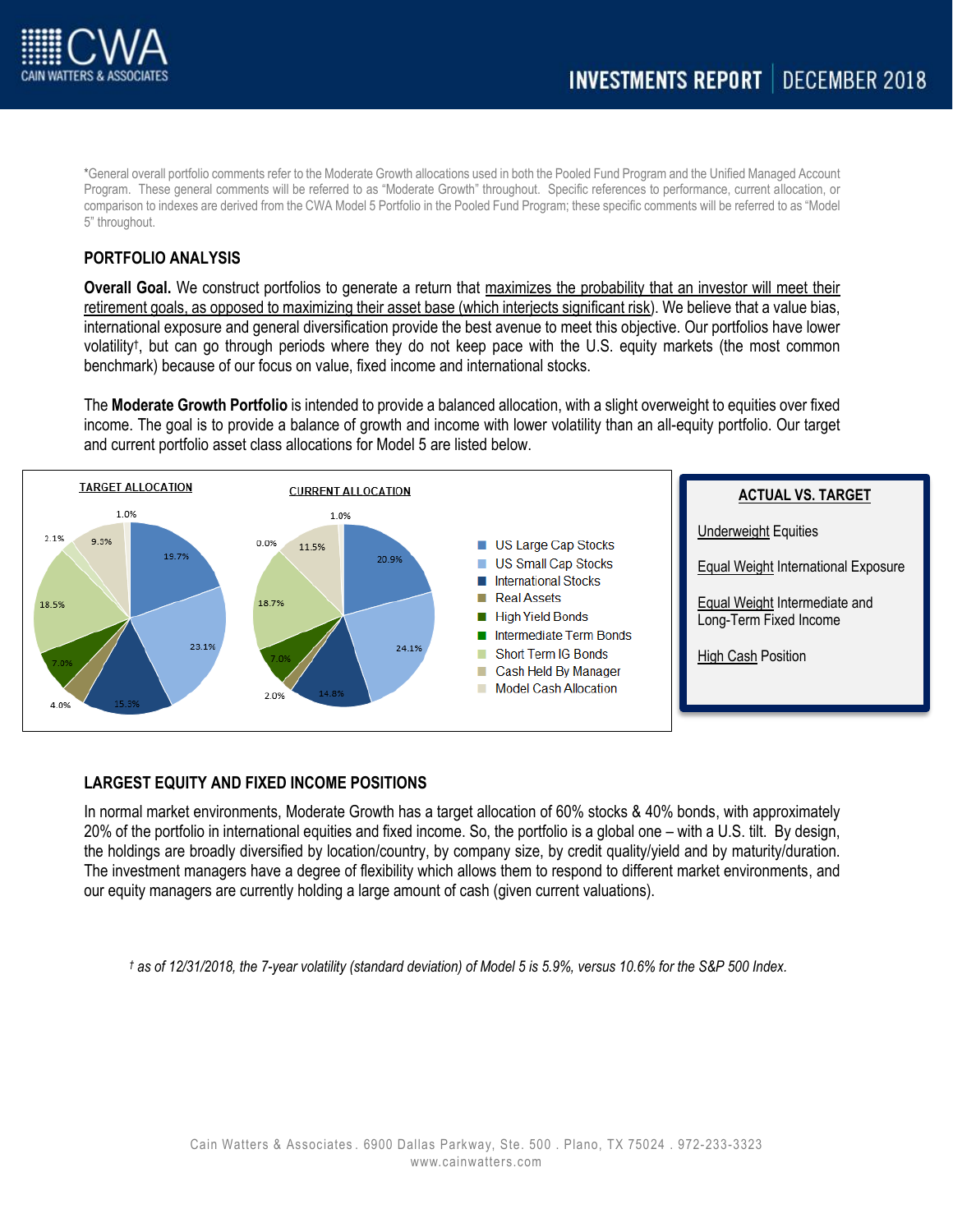

## **PERFORMANCE**

The Moderate Growth portfolios in the Pooled Fund Program and the Unified Managed Account Program have slightly different investments, costs and thus returns. Accordingly, we direct you to your account statement for your individual performance.

In December, Model 5 (net of fees and expenses) underperformed<sup>(6)</sup> compared to the Global 60/40 Index, underperformed compared to the S&P Moderate Growth Index, and market performed compared to the U.S. 60/40 Index which posted the following returns:

| <b>PERFORMANCE</b>                          | DEC.     | <b>COMMENTS</b>                                                                                                                                                                                                   |
|---------------------------------------------|----------|-------------------------------------------------------------------------------------------------------------------------------------------------------------------------------------------------------------------|
| Global 60/40 Benchmark Index <sup>(2)</sup> | $-3.41%$ | December was a heavy downside month for equity, with domestic equities                                                                                                                                            |
| US $60/40$ Benchmark Index <sup>(3)</sup>   | -4.68%   | underperforming global equities. Most equity sectors, such as mid cap<br>and small cap, were down double digits, versus down -9.0% for the S&P<br>500. Bonds rallied during the month, with global bonds modestly |
| S&P Moderate Growth Index <sup>(4)</sup>    | $-2.91%$ | outperforming domestic bonds.                                                                                                                                                                                     |

- (1) "Market Perform" means within a range of +10 bps to -10 bps of the applicable index for the month (or +/- 8 bps per month for YTD performance); "Outperform" means more than +10 bps for the month (or more than +8 bps per month for YTD performance); "Underperform" means more than -10 bps for the month (or more than -8 bps per month for YTD performance). **Please note performance comparison comments are based upon Model 5 Pooled Fund Program**  data. There are inherent limitations in the use of model performance – please read the Model Disclosure found on page 6. Investors should **consult their individual custodial statement for actual performance of individual portfolios. Actual performance comparisons may differ from model comparisons.**
- (2) Global 60/40 Benchmark is 60% MSCI ACWI Index & 40% Barclays Global Aggregate Bond Index.
- (3) US 60/40 Benchmark is 60% S&P 500 Index & 40% Barclays U.S. Aggregate Bond Index.
- (4) S&P Moderate Growth Index is 50% S&P Target Risk Moderate Index & 50% S&P Target Risk Growth Index.

# **MARKET PERFORMANCE**

#### **Equities**

| <b>PERFORMANCE</b>                     | DEC               | <b>MULTIPLE</b> | <b>COMMENTS</b>                                                                                                                                                                                                                                                  |  |  |  |
|----------------------------------------|-------------------|-----------------|------------------------------------------------------------------------------------------------------------------------------------------------------------------------------------------------------------------------------------------------------------------|--|--|--|
| $U.S.$ Equities <sup>(5)</sup>         | $-9.31%$          | 18.3X           | Equity was broadly lower during the month, with a cascade of selling that moved<br>sector to sector on an almost daily basis. Value was hit harder than growth<br>during the month – however value began to hold up better in the latter stages<br>of the month. |  |  |  |
| International Developed <sup>(6)</sup> | 13.5X<br>$-4.83%$ |                 | International stocks fared better than domestic stocks during the month.<br>Europe is dealing with its own economic slowdown and Brexit concerns,<br>however it remained relatively insulated during the worst parts of December for<br>domestic equities.       |  |  |  |
| Emerging Markets <sup>(7)</sup>        | $-2.81%$          | 11.6X           | Emerging markets did very well on a relative basis, however December capped<br>off a -14.5% year form EM equity.                                                                                                                                                 |  |  |  |

(5) U.S. Equities are represented by the Russell 3000 Index.

(6) International Developed is the MSCI EAFE Index.

(7) Emerging Markets is the MSCI EM Index.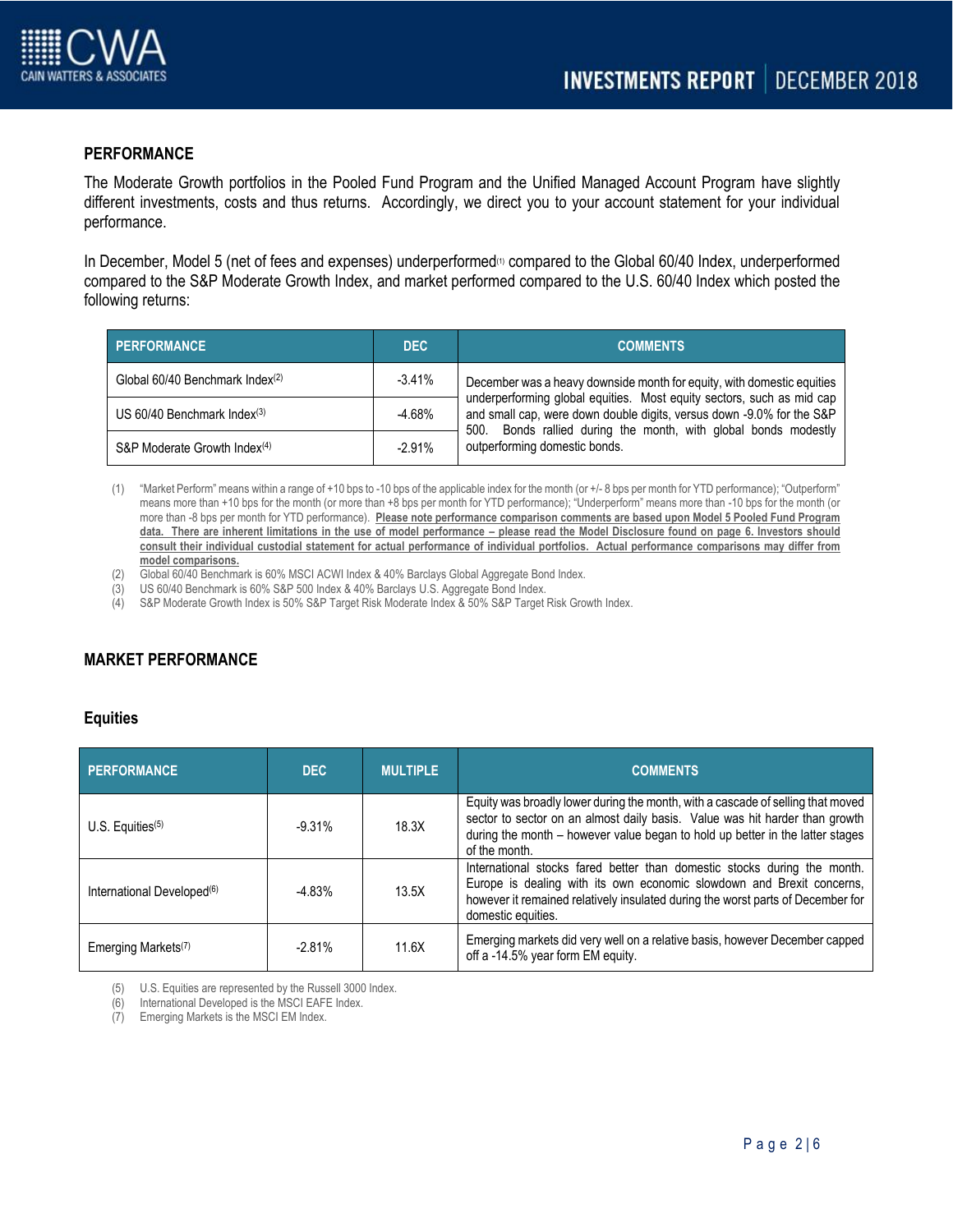

#### **Fixed Income**

| <b>PERFORMANCE</b>                                        | <b>DEC</b> | <b>SPREAD</b><br><b>OVER UST</b><br><b>10 YEAR</b> | <b>COMMENTS</b>                                                                                                                                                                          |  |  |  |
|-----------------------------------------------------------|------------|----------------------------------------------------|------------------------------------------------------------------------------------------------------------------------------------------------------------------------------------------|--|--|--|
| 2.73%<br>U.S. Treasuries (Medium Duration) <sup>(8)</sup> |            |                                                    | Yields moved lower during the month as equity markets fell<br>sharply.                                                                                                                   |  |  |  |
| U.S. Treasuries (Longer Duration) <sup>(9)</sup>          | 5.59%      | 0.23%                                              | The curve remains flat and the long end of the curve rallied sharply<br>during the month.                                                                                                |  |  |  |
| 2.02%<br>Global Fixed Income <sup>(10)</sup>              |            | $-0.68%$                                           | Global bonds rallied, however they underperformed domestic<br>bonds. Equity markets fell more in the U.S., and thus the heavy<br>risk off nature of the month benefitted domestic bonds. |  |  |  |
| Emerging Fixed Income(11)<br>1.43%                        |            | 3.39%                                              | Spreads widened during due primarily to the yield compression in<br>the U.S.                                                                                                             |  |  |  |
| High Yield <sup>(12)</sup>                                | $-2.14%$   | 5.29%                                              | High yield spreads widened by over 1% during the month as the<br>potential for an economic slowdown widened corporate credit<br>spreads. Spreads remain tight from historical standards. |  |  |  |

(8) U.S. Treasuries (7-10 Years), represented by the Barclays U.S.T 7-10 Yr Total Return Index

(9) U.S. Treasuries (20+ Years), represented by the Barclays U.S.T 20+ Yr Total Return Index

(10) Barclays Global Aggregate Bond Index.

(11) Barclays Emerging Markets EMEA Total Return

(12) Barclays U.S. Corporate High Yield Index.

**Commodities and Real Assets**. The Model 5 portfolios do not have significant exposure to commodities, except indirectly. However, commodities and real assets (real estate) provide a good sense of global demand (in the case of industrial commodities) or fear (gold).

| <b>PERFORMANCE</b>                  | DEC.      | <b>TREND</b> | <b>COMMENTS</b>                                                                                                                                                                                                                                     |  |  |  |
|-------------------------------------|-----------|--------------|-----------------------------------------------------------------------------------------------------------------------------------------------------------------------------------------------------------------------------------------------------|--|--|--|
| Energy <sup><math>(13)</math></sup> | $-11.71%$ | <b>DOWN</b>  | Energy is in a major downtrend, and lately it has felt like "so goes oil so goes<br>the market." This makes sense as a barometer for global economic health,<br>although in the near term the equity side of the energy market appears<br>oversold. |  |  |  |
| Real Estate <sup>(14)</sup>         | $-7.69%$  | <b>DOWN</b>  | Real Estate fell in tandem with the market and the potential for an economic<br>downturn.                                                                                                                                                           |  |  |  |
| Industrial Metals <sup>(15)</sup>   | $-4.17%$  | <b>DOWN</b>  | Metals fell during the month, with concerns about China trade and the global<br>economy predictably putting negative pressure on industrial materials.                                                                                              |  |  |  |
| Gold <sup>(16)</sup>                | 4.94%     | UP           | Gold bounced due to a weaker dollar and benefitted from its stature as a safe<br>haven asset during periods of global economic stress.                                                                                                              |  |  |  |

(13) S&P GSCI Energy Total Return Index.

(14) Dow Jones U.S. Real Estate Index.

(15) S&P GSCI Industrial Metals Total Return Index.

(16) SPDR Gold Shares (GLD).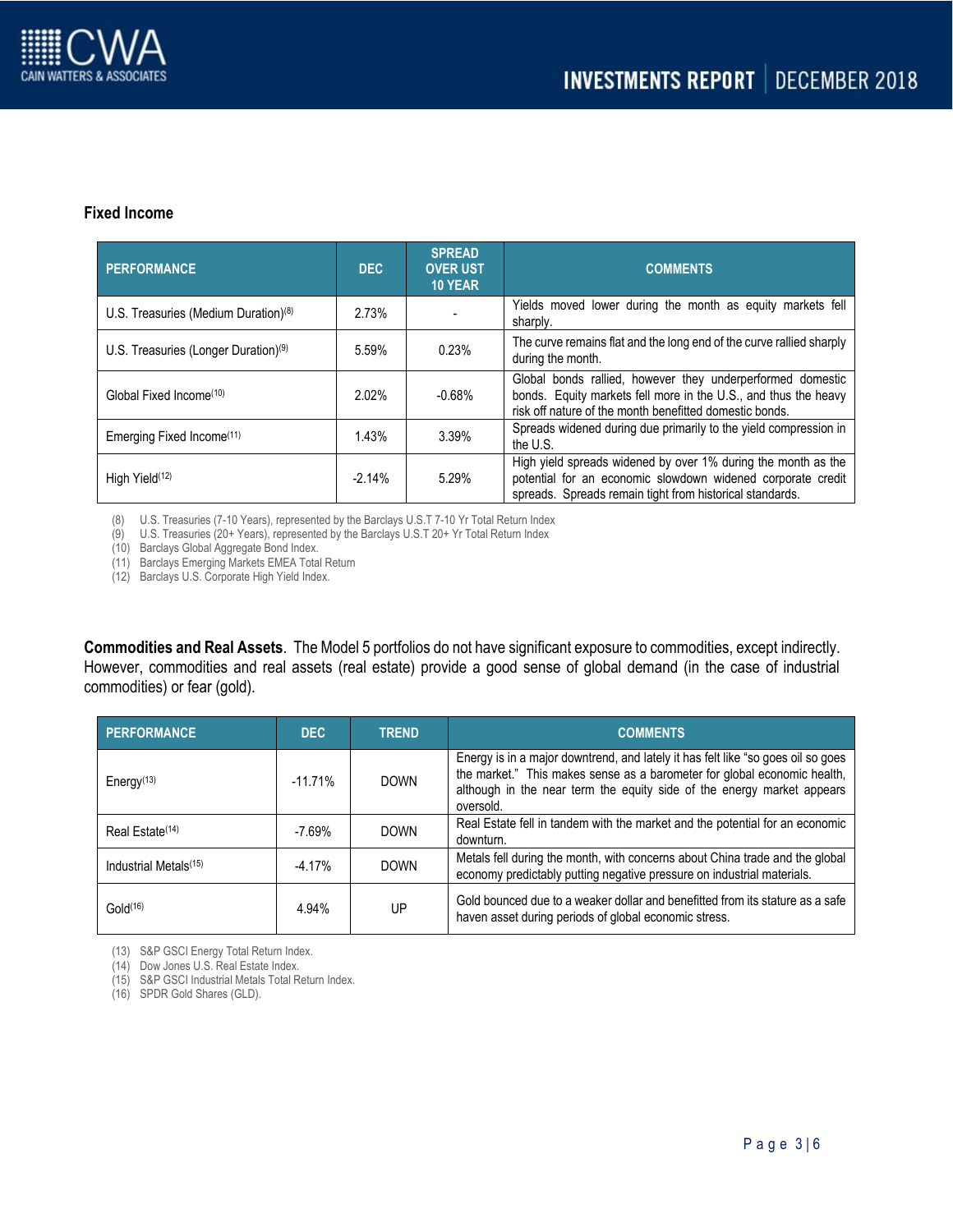

### **Market Comments**

December was an extremely volatile and poor month for equity returns. Following October and the brief reprieve in November, the market began the month by indiscriminately selling off stocks. Day to day there was a cascade as the selling jumped from sector to sector – one day was Financials leading the market lower, only to see Energy the next. Even traditionally defensive sectors were not immune. Utilities declined -4.0% in December, and Health Care declined -9.4%.

| Asset Class Performance YTD 2018, Q4, and December - Total Return (%) |                      |                 |          |                 |             |                          |                 |          |                 |
|-----------------------------------------------------------------------|----------------------|-----------------|----------|-----------------|-------------|--------------------------|-----------------|----------|-----------------|
| Global<br><b>US Related</b>                                           |                      |                 |          |                 |             |                          |                 |          |                 |
| <b>ETF</b>                                                            | <b>Description</b>   | <b>December</b> | Q4       | <b>YTD 2018</b> | <b>ETF</b>  | <b>Description</b>       | <b>December</b> | Q4       | <b>YTD 2018</b> |
| SPY                                                                   | S&P 500              | $-8.79$         | $-13.52$ | $-4.56$         | <b>EWA</b>  | Australia                | $-3.88$         | $-9.62$  | $-12.02$        |
| <b>DIA</b>                                                            | <b>Dow 30</b>        | $-8.48$         | $-11.29$ | $-3.74$         | <b>EWZ</b>  | <b>Brazil</b>            | $-2.56$         | 14.98    | $-2.57$         |
| QQQ                                                                   | Nasdaq 100           | $-8.65$         | $-16.73$ | $-0.12$         | <b>EWC</b>  | Canada                   | $-8.55$         | $-15.35$ | $-17.16$        |
| IJН                                                                   | S&P Midcap 400       | $-11.33$        | $-17.28$ | $-11.18$        | <b>ASHR</b> | China                    | $-5.19$         | $-12.40$ | $-28.44$        |
| IJR                                                                   | S&P Smallcap 600     | $-12.19$        | $-20.18$ | $-8.49$         | <b>EWQ</b>  | France                   | $-5.12$         | $-15.13$ | $-12.88$        |
| <b>IWB</b>                                                            | Russell 1000         | $-8.91$         | $-13.74$ | $-4.88$         | <b>EWG</b>  | Germany                  | $-5.55$         | $-14.76$ | $-21.37$        |
| <b>IWM</b>                                                            | Russell 2000         | $-11.97$        | $-20.29$ | $-11.11$        | <b>EWH</b>  | <b>Hong Kong</b>         | $-1.05$         | $-4.53$  | $-8.73$         |
| <b>IWV</b>                                                            | Russell 3000         | $-9.14$         | $-14.25$ | $-5.41$         | PIN         | India                    | 0.82            | 1.91     | $-7.55$         |
|                                                                       |                      |                 |          |                 | <b>EWI</b>  | Italy                    | $-3.43$         | $-11.35$ | $-17.19$        |
| <b>IVW</b>                                                            | S&P 500 Growth       | $-8.46$         | $-14.68$ | $-0.19$         | <b>EWJ</b>  | Japan                    | $-7.69$         | $-15.19$ | $-14.09$        |
| IJК                                                                   | Midcap 400 Growth    | $-11.29$        | $-17.69$ | $-10.52$        | <b>EWW</b>  | Mexico                   | 3.06            | $-18.87$ | $-14.59$        |
| IJT                                                                   | Smallcap 600 Growth  | $-12.06$        | $-19.77$ | $-4.39$         | <b>EWP</b>  | Spain                    | $-4.10$         | $-7.69$  | $-15.32$        |
| <b>IVE</b>                                                            | S&P 500 Value        | $-9.38$         | $-12.06$ | $-9.19$         | <b>RSX</b>  | <b>Russia</b>            | $-3.64$         | $-8.60$  | $-7.10$         |
| Ш                                                                     | Midcap 400 Value     | $-11.39$        | $-16.89$ | $-12.04$        | <b>EWU</b>  | UK                       | $-4.58$         | $-12.10$ | $-14.28$        |
| IJS                                                                   | Smallcap 600 Value   | $-12.38$        | $-20.64$ | $-12.84$        |             |                          |                 |          |                 |
| <b>DVY</b>                                                            | <b>DJ Dividend</b>   | $-7.98$         | $-9.74$  | $-6.32$         | <b>EFA</b>  | <b>EAFE</b>              | $-5.35$         | $-12.62$ | $-13.81$        |
| <b>RSP</b>                                                            | S&P 500 Equalweight  | $-9.54$         | $-13.90$ | $-7.82$         | <b>EEM</b>  | <b>Emerging Mkts</b>     | $-3.50$         | $-7.64$  | $-15.31$        |
|                                                                       |                      |                 |          |                 | 100         | Global 100               | $-7.43$         | $-12.26$ | $-6.22$         |
| <b>FXB</b>                                                            | <b>British Pound</b> | 0.06            | $-2.19$  | $-5.75$         | EEB         | <b>BRIC</b>              | $-5.65$         | $-6.48$  | $-11.34$        |
| <b>FXE</b>                                                            | Euro                 | 1.12            | $-1.51$  | $-5.30$         |             |                          |                 |          |                 |
| <b>FXY</b>                                                            | Yen                  | 3.43            | 3.52     | 2.31            | <b>DBC</b>  | <b>Commodities</b>       | $-3.99$         | $-18.31$ | $-11.62$        |
|                                                                       |                      |                 |          |                 | <b>USO</b>  | Oil                      | $-9.97$         | $-37.76$ | $-19.57$        |
| <b>XLY</b>                                                            | <b>Cons Disc</b>     | $-7.95$         | $-15.20$ | 1.59            | <b>UNG</b>  | Nat. Gas                 | $-33.79$        | $-0.48$  | 5.96            |
| <b>XLP</b>                                                            | Cons Stap            | $-8.91$         | $-4.97$  | $-8.07$         | <b>GLD</b>  | Gold                     | 4.94            | 7.53     | $-1.94$         |
| <b>XLE</b>                                                            | Energy               | $-12.43$        | $-23.57$ | $-18.21$        | <b>SLV</b>  | Silver                   | 9.01            | 5.75     | $-9.19$         |
| <b>XLF</b>                                                            | <b>Financials</b>    | $-11.12$        | $-13.08$ | $-13.04$        |             |                          |                 |          |                 |
| <b>XLV</b>                                                            | <b>Health Care</b>   | $-9.35$         | $-8.66$  | 6.28            | <b>SHY</b>  | 1-3 Yr Treasuries        | 0.76            | 1.30     | 1.46            |
| XLI                                                                   | <b>Industrials</b>   | $-10.65$        | $-17.33$ | $-13.24$        | <b>IEF</b>  | 7-10 Yr Treasuries       | 2.80            | 3.86     | 0.99            |
| <b>XLB</b>                                                            | <b>Materials</b>     | $-6.88$         | $-12.22$ | $-14.87$        | <b>TLT</b>  | 20+ Yr Treasuries        | 5.85            | 4.59     | $-1.61$         |
| <b>XLK</b>                                                            | Technology           | $-8.36$         | $-17.35$ | $-1.66$         | AGG         | Aggregate Bond           | 1.98            | 1.85     | 0.10            |
| <b>XLC</b>                                                            | <b>Comm Services</b> | $-7.98$         | $-15.47$ | 44              | <b>BND</b>  | <b>Total Bond Market</b> | 1.87            | 1.64     | $-0.11$         |
| <b>XLU</b>                                                            | <b>Utilities</b>     | $-3.99$         | 1.37     | 3.92            | <b>TIP</b>  | <b>T.I.P.S.</b>          | 0.53            | $-0.52$  | $-1.42$         |

Source: [www.bespokepremium.com](http://www.bespokepremium.com/)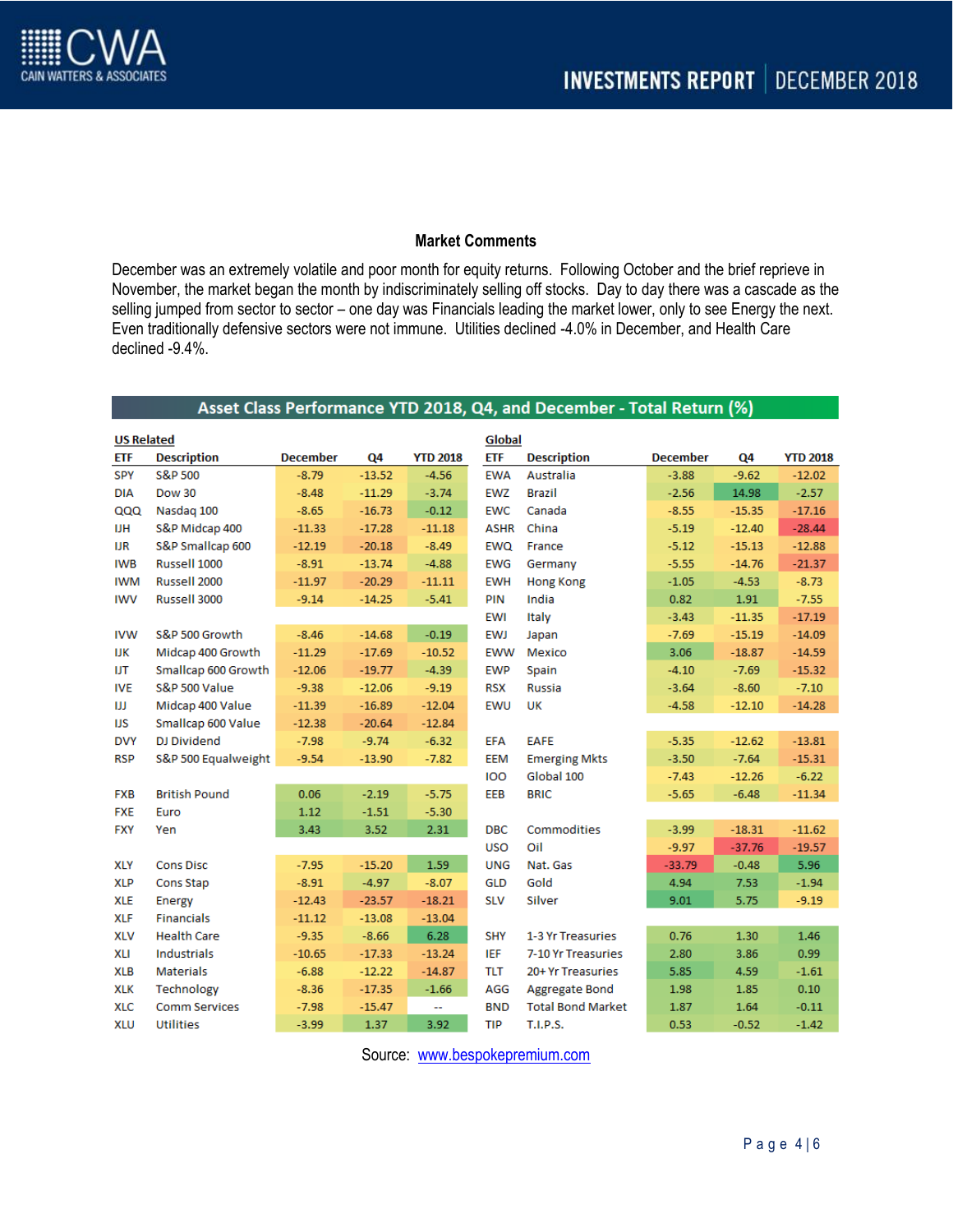

Value once again underperformed Growth for the year. The S&P 500 Value Index finished the year -9.0%, versus a flat year for the S&P 500 Growth Index. However, we feel it early for this to be an indictment of investing in value. To begin 2019, Value has begun to show its defensive characteristics, and historically, Value drops in tandem with Growth at the beginning of market downturns.

Lyrical Asset Management, one of the managers used in CWA Models provided the following insight that throws the benefits of investing in value into sharp relief. For the 2 years pre-internet bubble in 1998 and 1999, the cheapest 10% of stocks only gained 0.8%, versus the most expensive end of the market earning 48.4%. Over the next 6 years after the Internet Bubble, the same cheapest 10% of stocks earned a cumulative 277%, versus -41% for the expensive end that had previously outperformed. This intuitively makes sense and is important to keep in mind as a framework for what it means to be a value investor – it is a long-term mindset that sometimes demands patience.

As we assess the portfolios of many of the value managers we follow, we find that on a fundamental basis the value of their holdings is currently trading at cheaper valuations than it was during the post-Lehman depths of 2008. We find this curious as we are not in a financial crisis and we still have an economy that is growing even if growth is moderating. We believe this to be unsustainable over the long term – businesses do not trade at double digit Free Cash Flow multiples, in general, yet we can find many today.

As we enter the new year and the market begins to find some directionality, we would postulate that fundamentals for many of these businesses will win out. Even businesses like Apple, who saw a 10% decline in their stock on Jan. 3, 2019, following a downward revision to revenue guidance, look very attractive on a fundamental basis versus where they were a year ago. The realities of the economy and market valuation need only meet in the middle for the market to become a much more rational environment in the short term.

# **Further Reading**

## 1) **US job growth surges while wages accelerate in December, Financial Times, January 4, 2019**

<https://www.ft.com/content/82097ea0-101e-11e9-a3aa-118c761d2745>

## 2) **2017 vs. 2018 in the stock market, A Wealth of Common Sense, January 3, 2019**

This article is a good review and outlines the sometime Jeckyll and Hyde nature of the stock market.

<https://awealthofcommonsense.com/2019/01/2017-vs-2018-in-the-stock-market/>

*For questions, or to request additional information, please contact your CWA Financial Planner*